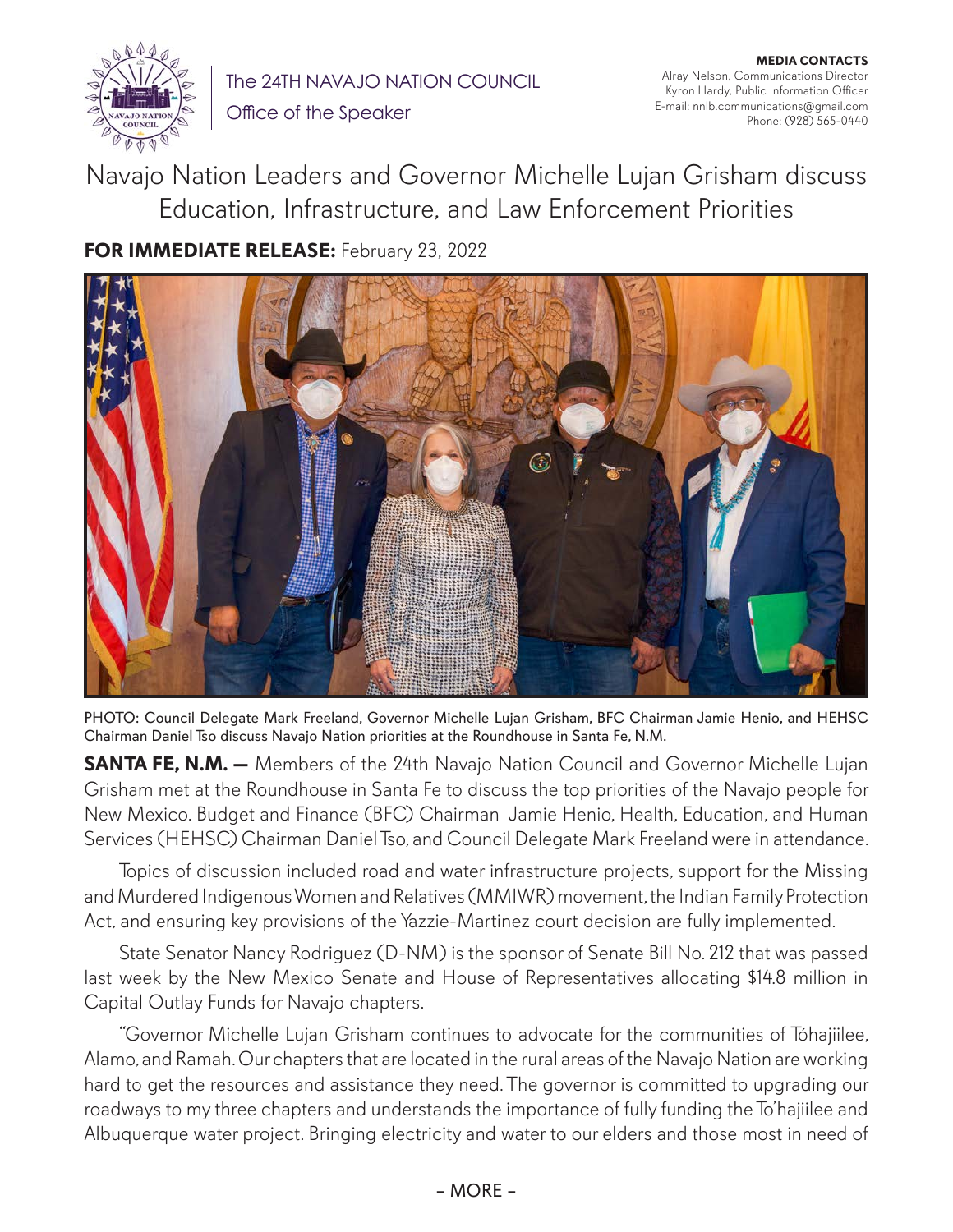help is a top priority," said Chairman Jamie Henio (Alamo, Ramah, Tóhajiilee).

Projected appropriations for capital outlay projects in the eastern agency of the Navajo Nation is over \$8 million. The Tóhajiilee, Alamo, and Ramah Chapters will receive around \$1.6 million for bathroom additions, chapter renovation costs, internet system improvements, roadway upgrades, and the construction of new electric power lines.

In 2018, Judge Sarah Singleton ruled that all students have a right to be college and career ready and that the state is failing to meet this obligation. New Mexico has a 70 percent graduation rate, low proficiency rates in reading and math, and high rates of students in remediation classes while attending college.

Health, Education, and Human Services Committee (HEHSC) Chairman Daniel Tso (Littlewater, Pueblo Pintado, Torreon, Whitehorse Lake, Baca/Prewitt, Casamero Lake, Ojo Encino, Counselor) shared that New Mexico has a trust responsibility to meet the court-ordered obligations of the Yazzie-Martinez lawsuit. He added, "The governor must sign House Bill 2 that will allocate millions of additional funding for the Yazzie-Martinez priorities to be implemented by the Indian Education Division. The court ascertained that the constitution of New Mexico assures equity in education for all Indigenous students. The increased funding for the Public Education Department will help assist schools to offer better services for an equitable education for our schools. Sovereignty in the classroom is the first step to protecting our future and New Mexico has an obligation. We commend the leadership of Assistant Secretary LaShawna Tso for her hard work during this legislative session and for being a champion for our Native students."

If signed into law, Senate Bill No. 212 will provide around \$1.3 million to Navajo Preparatory School for building construction costs, security upgrades, and broadband internet improvements. In addition, House Bill No. 15 would allocate \$4 million for the construction of a Navajo Technical University (NTU) interdisciplinary building in Crownpoint and \$5 million for a Diné College Student Services Building in Shiprock.

"158 years ago, our ancestors walked through these streets of Santa Fe to Fort Sumner during the Navajo Long Walk. The removal of the Kit Carson name from all public buildings in New Mexico will separate this dark history experienced by our Navajo people. Kit Carson is someone that should only remembered for perpetuating genocide. The governor supports our effort to remove all public names associated with him and the dark legacy he leaves behind. We plan to work with state lawmakers to introduce a bill during the 2023 legislative session to make this change permanent," said Council Delegate Mark Freeland (Becenti, Lake Valley, Náhodishgish, Standing Rock, Whiterock, Huerfano, Nageezi, Crownpoint).

In November, the Naabik'íyáti' Committee passed Resolution No. NABIN-44-21 supporting the removal of Christopher "Kit" Carson from all monuments, state parks, government buildings, highways and streets within New Mexico.

State Representative Georgene Louis (D-NM) is the sponsor of House Bill No. 135 to enact the Indian Family Protection Act that would consolidate provisions for child custody proceedings involving Indigenous children, creating a Tribal Affairs Office within the Department of Children, Youth and Families Department, and more.